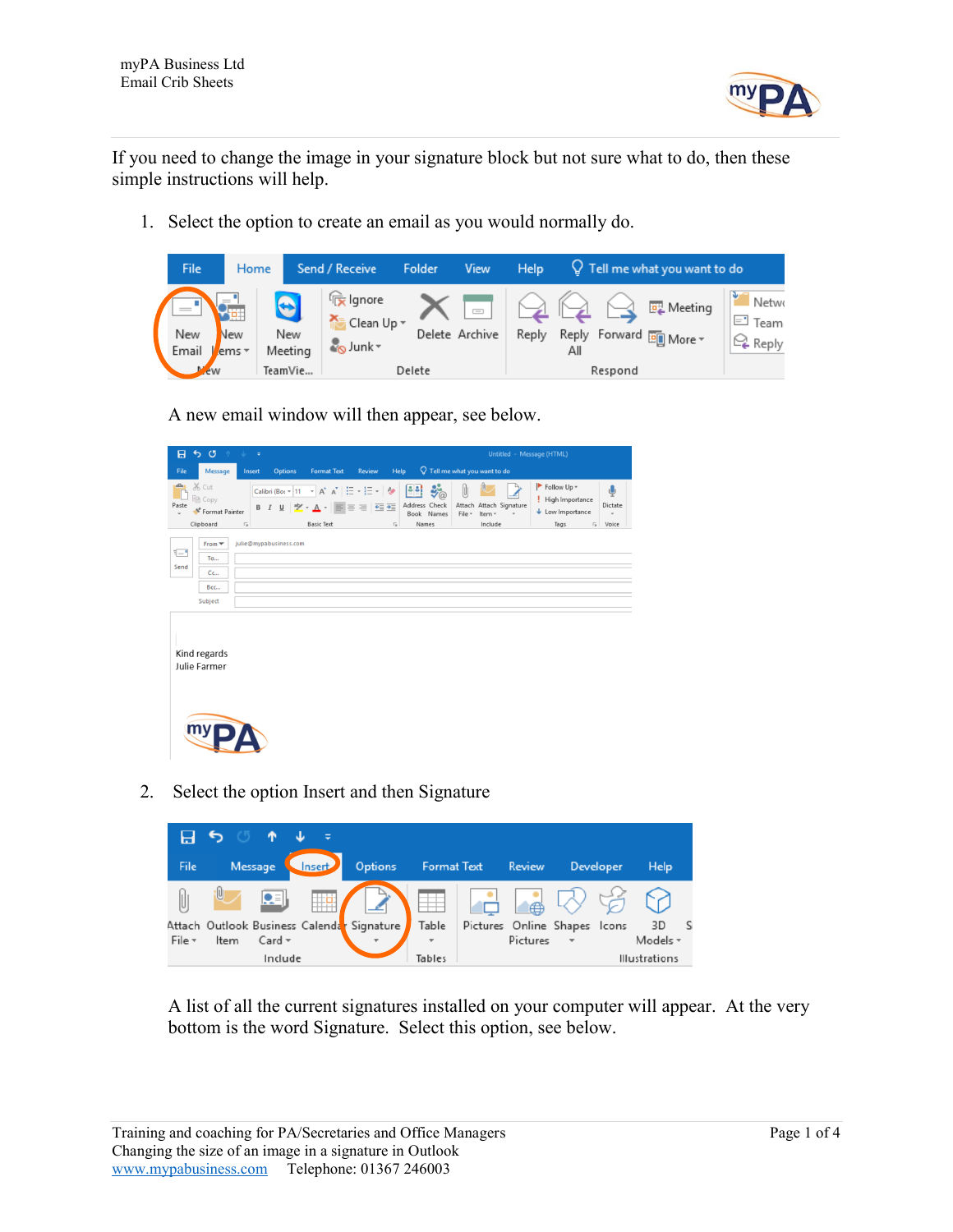

| File                     | Message                                                    | Insert      | <b>Options</b> | <b>Format Text</b>                                                                                                |          | Review   | Help                | Q |                      | Tell me what you want to do |                                                                            |                        |          |                    |                  |
|--------------------------|------------------------------------------------------------|-------------|----------------|-------------------------------------------------------------------------------------------------------------------|----------|----------|---------------------|---|----------------------|-----------------------------|----------------------------------------------------------------------------|------------------------|----------|--------------------|------------------|
| Attach<br>File -         | e<br>Outlook Business Calendar Signature<br>Card -<br>Item |             | ٠              | ₩<br>Table<br>$\scriptstyle\rm w$                                                                                 | Pictures | Pictures | Online Shapes Icons |   | 3D<br>Models -       |                             | SmartArt Chart Screenshot<br>٠                                             | Link<br>$\blacksquare$ | Bookmark | A<br>Text<br>Box - | Quick<br>Parts - |
| $\left[-\right]$<br>Send | Include<br>$From \equivToccBccSubject$                     | julie@mypab |                | <b>Blog Joining</b><br><b>Christmas Promotion</b><br>corrigo free trial<br>Corrigochairs<br><b>Free Templates</b> |          |          |                     |   | <b>Illustrations</b> |                             |                                                                            |                        | Links    |                    |                  |
|                          | Kind regards<br>Julie Farmer                               |             |                |                                                                                                                   |          |          |                     |   |                      |                             |                                                                            |                        |          |                    |                  |
|                          | my<br>Why not take advantage                               |             |                | Signatures                                                                                                        |          |          |                     |   |                      |                             | anne Address Service for £25.00 ner month. Alternatively for only £99.00 n |                        |          |                    |                  |

3. A new window will appear.

| E-mail Signature                                                           | <b>Personal Stationery</b>                                                                                                                   |                                                                    |              |  |  |  |  |  |  |  |
|----------------------------------------------------------------------------|----------------------------------------------------------------------------------------------------------------------------------------------|--------------------------------------------------------------------|--------------|--|--|--|--|--|--|--|
| Select signature to edit                                                   |                                                                                                                                              | Choose default signature                                           |              |  |  |  |  |  |  |  |
| <b>Blog Joining</b>                                                        | ⋏<br><b>Immation</b>                                                                                                                         | E-mail account:<br>julie@mypavirtualservices.com                   | $\checkmark$ |  |  |  |  |  |  |  |
| corrigo free trial                                                         |                                                                                                                                              | New messages:<br>myPA VS LLP                                       | $\checkmark$ |  |  |  |  |  |  |  |
| ь.<br><b>Free Templates</b>                                                |                                                                                                                                              | Replies/forwards:<br>myPA VS LLP                                   | $\checkmark$ |  |  |  |  |  |  |  |
| <b>Delete</b><br><b>Edit signature</b><br>Times New Roman $\vee$ 12 $\vee$ | New<br>Save<br>Rename<br>Automatic<br>U<br>B                                                                                                 | 三<br><b>&amp;</b> Business Card<br>I E I<br>亖<br>$\checkmark$<br>ь |              |  |  |  |  |  |  |  |
|                                                                            | Thank you for your offer of improving my SEO.<br>^                                                                                           |                                                                    |              |  |  |  |  |  |  |  |
|                                                                            | I would be delighted to take you up on your offer. I will may payment as a percentage of the<br>increased sales I undertake from your start. |                                                                    |              |  |  |  |  |  |  |  |
| Please contact me to confirm you are in acceptance with this agreement.    |                                                                                                                                              |                                                                    |              |  |  |  |  |  |  |  |

- 4. Select the email signature you want to edit, if you have not created an email signature select the option New, see above, in this example I will collect Corrigo free trial. Enter the narrative you wish to have on the signature in the box provided. Then add your image by selecting add picture icon, see above. This will then require you to find the location of the image on your computer or server.
- 5. Once the image has been selected, it will appear in the dialog box. See below.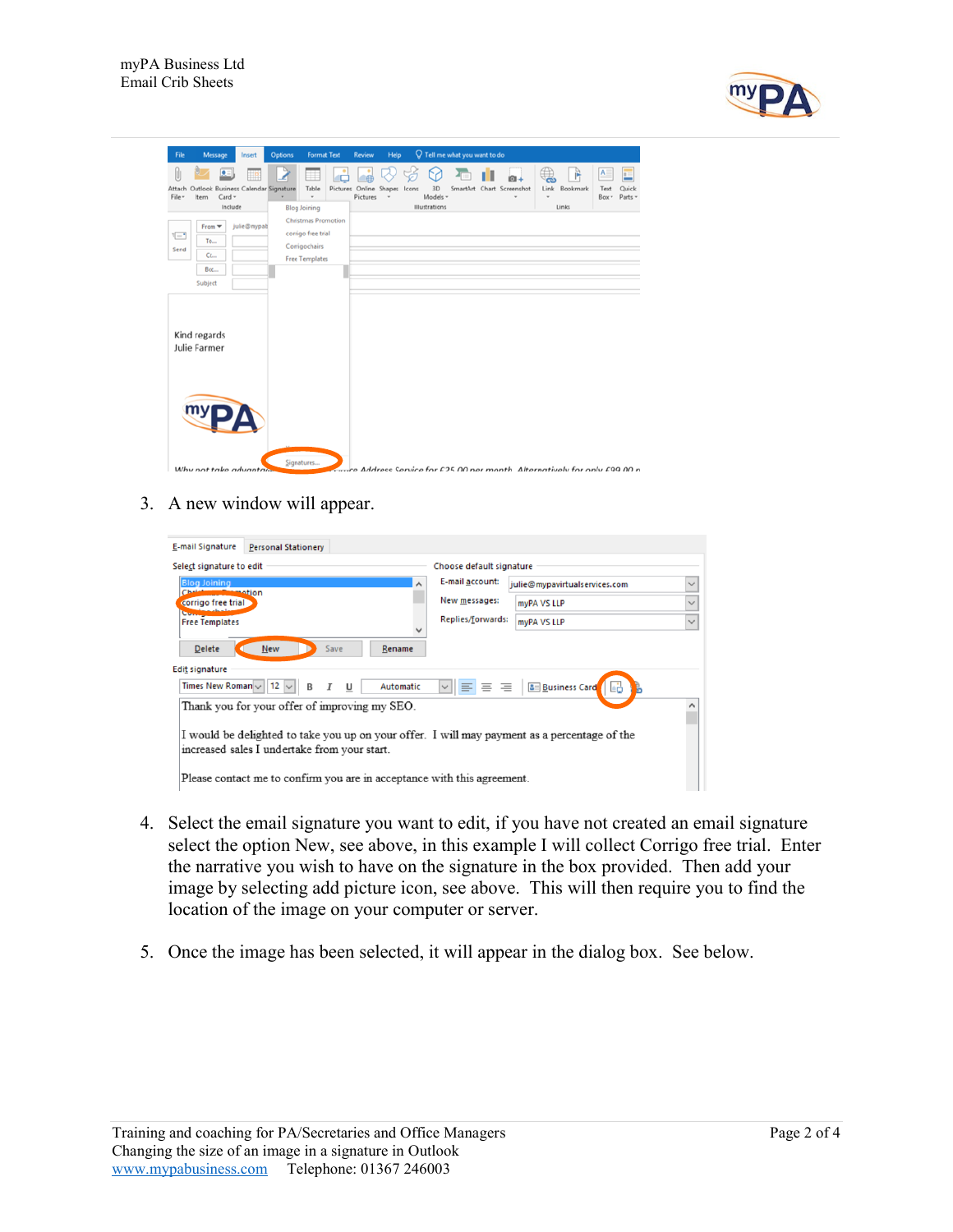

6. Using your mouse, click ONCE on the image. You will notice little squares appearing on the image, see below.



- 7. Once these little squares appear press the right-hand button on your mouse and click once only.
- 8. A new screen will appear. Select the option Picture, see below.

| File<br>Message<br>Insert<br><b>Options</b>                                                                                                                 | $\sqrt{ }$ Tell me what you want to do<br><b>Format Text</b><br><b>Review</b><br>Help<br>Format                                                                                                                                                                                                                                                                                                                                                                                                                                                                                                                                                                                                                                 |                                                                                                       |
|-------------------------------------------------------------------------------------------------------------------------------------------------------------|---------------------------------------------------------------------------------------------------------------------------------------------------------------------------------------------------------------------------------------------------------------------------------------------------------------------------------------------------------------------------------------------------------------------------------------------------------------------------------------------------------------------------------------------------------------------------------------------------------------------------------------------------------------------------------------------------------------------------------|-------------------------------------------------------------------------------------------------------|
| Attach Outlook Business Calendar Signature<br>Table<br>$Card -$<br>Item<br>File -<br>$\sim$<br>Include<br>Tables                                            | <b>F</b><br>₿<br>п<br>Link Bookmark<br>Quick WordArt<br>Pictures Online Shapes Icons<br>3D<br>SmartArt Chart Screenshot<br>Text<br>Box - Parts -<br><b>Pictures</b><br><b>Models</b><br>Signatures and Stationery                                                                                                                                                                                                                                                                                                                                                                                                                                                                                                               | A Drop Cap -<br>T<br><b>Date &amp; Time</b><br>Equa<br>Object<br>$\overline{\mathcal{E}}$<br>$\times$ |
| julie@mypabusiness.com<br>From $\blacktriangledown$<br>$\overline{\mathcal{C}}$<br>To<br>Send<br>Cc<br>Bcc<br>Subject<br>Kind regards<br>Julie Farmer<br>my | E-mail Signature Personal Stationery<br>Choose default signature<br>Select signature to edit<br>E-mail account:<br>vPA Bus Ltd<br>julie@mypavirtualservices.com<br>myPA VS<br>New messages:<br>myPA VS LLP<br>myPA VS LLP<br>myPA Xmas<br>Replies/forwards:<br>myPA VS LLP<br>Party<br><b>Quality Dog Beds</b><br>New<br>Delete<br>Save<br>Rename<br><b>Edit signature</b><br>$\vee$ 11 $\vee$<br>$\vee$ = = =<br>Business Card &<br>Calibri (Body)<br>Automatic<br>U<br>B<br>Kind regards<br>Julie Farmer<br>中<br>Style Crop<br>X<br>Cut<br>晒<br>Copy<br>Iñ.<br><b>Paste Options:</b><br>良良良良良<br><b>Edit Picture</b><br>OK<br>Save as Picture<br>Insert Caption<br>antucts and a<br>P <sub>2</sub> Picture<br>e.<br>Link<br>٠ | $\checkmark$<br>$\check{\phantom{a}}$<br>$\checkmark$<br>$\hat{\phantom{a}}$<br>۰<br>v<br>Cancel      |